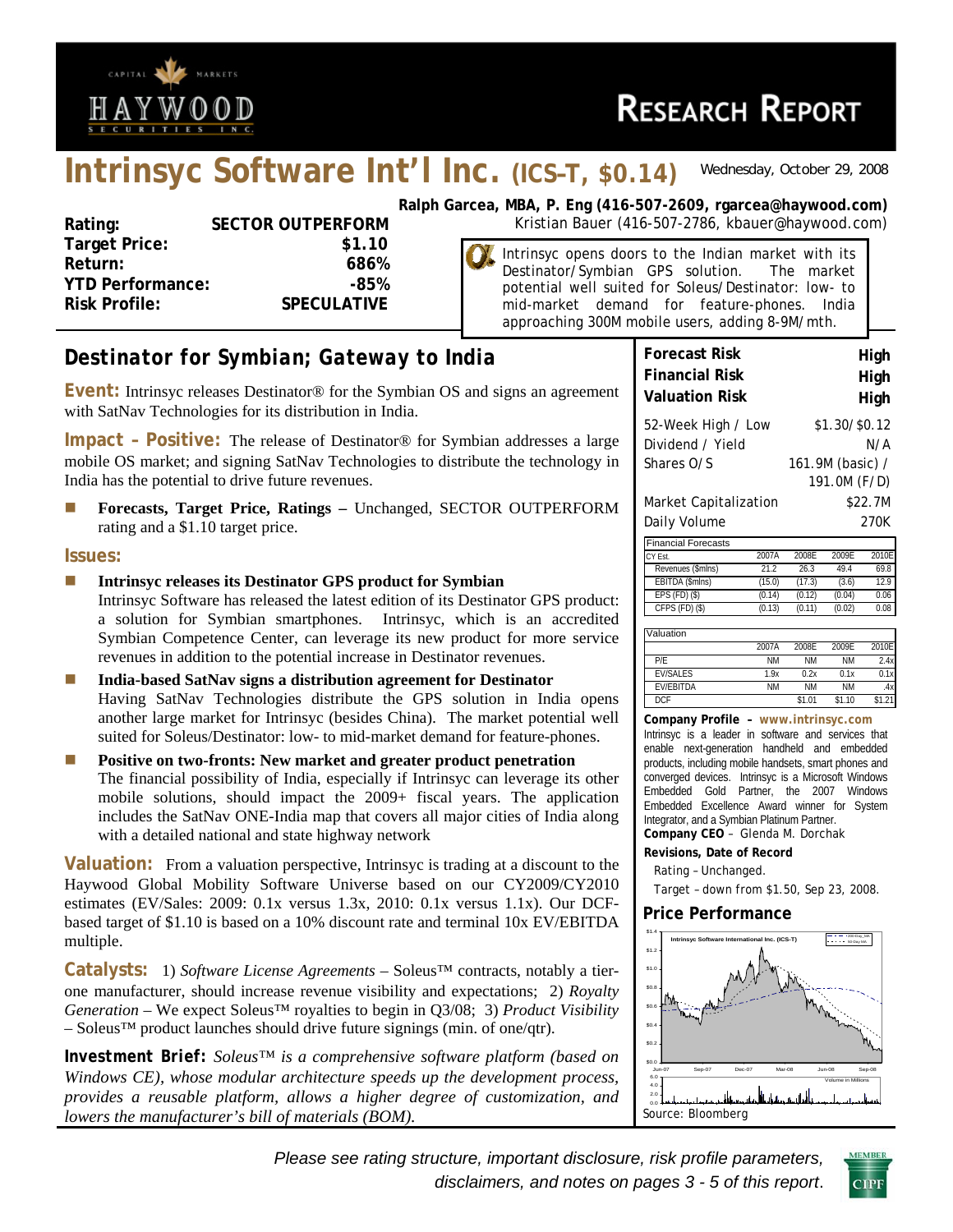Intrinsyc Software International Inc. **Ticker ICS-T** Price **Price 1914** Rating: Sector Outperform<br>
Shares O/S (M) 191.0 Market Cap. (\$M): \$23 Target: \$1.10 **Shares O/S (M) Market Cap. (\$M): 191.0 Target: \$1.10**

**Alpha: Product delivery in Taiwan, China and EMEA will provide positive synergy and momentum to future licensing deals.** 

Investment Highlights Mathemational Inc. - Chart<br>Company Description - Intrinsyc is a leader in software and services that enable next-generation handheld and embedded products, including mobile handsets, smart state of th

**Investment Brief** - The company's mobile software products, engineering services, and years of expertise help OEMs, service providers, and silicon providers deliver<br>compelling wireless products with faster time-to-market

**Ilysts** - Continued design wins, two have been announced so far, should drive royalty revs.

**Risks** - Handset mftrs and OEMs decide not to go with Windows CE platform; slow shipments delay royalty stream.

**Recent Financings**:<br>Equity Offering Feb 2008 - 28.6M @ \$1.05<br>Past Equity Offering May 2007 - 33.3M @ \$0.60

**Management:** Glenda Dorchak, Chairman & CEO; George Reznik, CFO; Tracy Rees, COO

| <b>Financial Forecasts</b>      |                          |        | Annual |       |                          |          | Quarterly                  |         |        |          | <b>Key Statistics</b>                       |                   |                   |
|---------------------------------|--------------------------|--------|--------|-------|--------------------------|----------|----------------------------|---------|--------|----------|---------------------------------------------|-------------------|-------------------|
| FY-end Dec-31                   | 2007A                    | 2008E  | 2009E  | 2010E | 2011E                    | Q1/2008A | Q2/2008A Q3/2008E Q4/2008E |         |        | Q1/2009E | Price / Target / Return<br>\$0.14           | \$1.10            | 685.7%            |
| Revenues (\$mins)               | 18.2                     | 26.3   | 49.4   | 69.8  | 85.7                     | 5.6      | 5.6                        | 7.8     | 7.3    | 9.3      | 52wk Hi / Lo                                | \$1.30            | \$0.12            |
| Rev. Growth %                   |                          | 44%    | 88%    | 41%   | 23%                      |          | 0%                         | 40%     | $-6%$  | 27%      | Shares O/S (mins)                           |                   |                   |
| Consensus Revenue Est. (\$mins) | 0.0                      | 31.6   | 51.6   | 70.2  | 88.7                     | 4.9      | 5.4                        | 8.0     | 8.4    | 9.6      | Basic / F.D.                                | 161.9             | 191.0             |
| 3 months ago.                   | $\sim$                   | 28     | 56     | 65    | $\sim$                   |          |                            | я       |        |          | Float                                       |                   | 150.2             |
| <b>EBITDA</b> (\$mins)          | (16.6)                   | (17.3) | (3.6)  | 12.9  | 18.6                     | (3.7)    | (3.9)                      | (5.4)   | (4.4)  | (2.8)    | Cash Burn (mths) / Dividend Yield           | 1.3               | 0.0%              |
| EBITDA Growth %                 |                          | $-4%$  | 79%    | 456%  | 44%                      |          | $-5%$                      | $-39%$  | 18%    | 37%      | Short Interest / as % of Float              | 0.0               | 0.0%              |
| Consensus EBITDA Est. (\$mins)  | 0.0                      | (16.6) | (6.4)  | 12.3  | 19.8                     | (3.6)    | (4.4)                      | (5.9)   | (5.0)  | (3.4)    | Daily Volume (3-Mth. Avg. mlns)             |                   | 0.27              |
| 3 months ago.                   |                          | (19.0) | (10.1) | 1.2   |                          | (3.6)    | (4.4)                      | (5.9)   | (5.0)  | (3.4)    | Market Cap. / Enterprise Value (mlns)       | 22.7              | 1.2               |
| EPS $(FD)$ $(S)$                | (0.16)                   | (0.12) | (0.04) | 0.06  | 0.09                     | (0.03)   | (0.03)                     | (0.04)  | (0.03) | (0.02)   | Cash / Debt (mins)                          | 21.5              | 0.0               |
| EPS Growth %                    |                          | 24%    | 68%    | 253%  | 56%                      |          | 4%                         | $-32%$  | 16%    | 31%      | Cash / Shr & Net Cash / Shr                 | <b>SO.13</b>      | \$0.13            |
| Consensus EPS Est. (\$)         | $\overline{\phantom{a}}$ | (0.13) | (0.06) | 0.02  | 0.10                     | (0.03)   | (0.03)                     | (0.04)  | (0.04) | (0.03)   | Tang, Book Value / Share                    |                   | \$0.23            |
| 3 months ago.                   | $\overline{\phantom{a}}$ | (0.12) | (0.04) | 0.01  | $\overline{\phantom{a}}$ | (0.03)   | (0.03)                     | (0.03)  | (0.03) | (0.03)   | Company CEO / Website                       | Glenda M. Dorchak | www.intrinsyc.com |
| CFPS (FD) (\$)                  | (0.15)                   | (0.11) | (0.02) | 0.08  | 0.12                     | (0.04)   | (0.01)                     | (0.03)  | (0.03) | (0.02)   | <b>Top Holders:</b>                         |                   |                   |
| CFPS Growth %                   |                          | $-30%$ | 79%    | 475%  | 46%                      |          | 60%                        | $-132%$ | 20%    | 36%      | 1) IG Investment Management, Ltd.           |                   | 10.1%             |
| Consensus CFPS Est. (\$)        | $\overline{\phantom{a}}$ | (0.11) | (0.02) | 0.08  | 0.13                     | (0.02)   | (0.01)                     | (0.03)  | (0.03) | (0.02)   | 2) Camlin Asset Management Limited          |                   | 4.5%              |
| 3 months ago.                   | $\overline{\phantom{a}}$ | (0.08) |        | 0.07  |                          | (0.02)   | (0.01)                     | (0.02)  |        |          | 3) Gruber & McBaine Capital Management, LLC |                   | 1.1%              |

|                                |           |        |           |           |                                    |        |                         | Management Control (Proxy)<br>1.7 <sub>M</sub><br>0%               |  |
|--------------------------------|-----------|--------|-----------|-----------|------------------------------------|--------|-------------------------|--------------------------------------------------------------------|--|
| <b>Valuation Metrics</b>       | 2006      | 2007   | 2008      | 2009      | <b>Analyst Ratings: Capital IQ</b> |        | <b>Potential Upside</b> | *Source: CapitalIQ. Bloombero                                      |  |
| <b>EV/EBITDA - Current</b>     | <b>NM</b> | ΝM     | <b>NM</b> | <b>NM</b> | <b>Average Target</b>              | \$0.78 | 454%                    | <b>Historical Valuation Parameters</b>                             |  |
| <b>Est. EV/EBITDA - Target</b> |           |        | NM        | 14.6x     | <b>Median Target</b>               | \$0.80 | 471%                    |                                                                    |  |
| <b>EV/SALES - Current</b>      | 1.9x      | ΝM     | 0.2x      | 0.1x      | <b>Sector Outperform</b>           |        |                         | <b>FWD EV/SALES - NTM</b><br>Intrinsvc Software International Inc. |  |
| Est. EV/SALES - Target         |           |        | 7.2x      | 3.8x      | <b>Sector Perform</b>              |        |                         | Average of Comps                                                   |  |
| Current, 1-Year, 2-Year        |           |        |           |           | <b>Sector Underperform</b>         |        |                         |                                                                    |  |
| <b>DCF Target</b>              |           | \$1.01 | \$1.10    | \$1.21    | # of Analysts                      |        |                         | $ -$                                                               |  |

| <b>Comparables</b>                    | <b>Stock Price</b> |               | Pot.      |           | <b>EV/Sales</b> |           |           | <b>EBITDA Margin</b> | P/E       |           |           | <b>EV/EBITDA</b> |
|---------------------------------------|--------------------|---------------|-----------|-----------|-----------------|-----------|-----------|----------------------|-----------|-----------|-----------|------------------|
|                                       | Todav              | <b>Target</b> | Return    | 2008      | 2009            | 2010      | 2008      | 2009                 | 2008      | 2009      | 2008      | 2009             |
| *Intrinsvc Software International Inc | 0.14               | 1.10          | 686%      | 0.2x      | 0.1x            | 0.1x      | $-66%$    | $-7%$                | <b>NM</b> | <b>NM</b> | <b>NM</b> | <b>NM</b>        |
| <b>Esmertec AG</b>                    | 5.29               | 10.00         | 89%       | 2.4x      | 1.9x            | 1.6x      | 9%        | 13%                  | <b>NM</b> | <b>NM</b> | 28.4x     | 14.2x            |
| Access Company, Ltd.                  | 107.500            | 266.333       | 148%      | 0.7x      | 0.6x            | 0.5x      | 6%        | 10%                  | <b>NM</b> | 22.5x     | 11.1x     | 6.5x             |
| <b>Opera Software ASA</b>             | 2.90               | 21.94         | 70%       | 2.3x      | 1.6x            | 1.2x      | 14%       | 19%                  | 28.6x     | 16.7x     | 15.7x     | 8.7x             |
| <b>BSQUARE Corp.</b>                  | 2.65               | <b>NM</b>     | <b>NM</b> | <b>NM</b> | <b>NM</b>       | <b>NM</b> | <b>NM</b> | <b>NM</b>            | <b>NM</b> | <b>NM</b> | <b>NM</b> | <b>NM</b>        |
| Smith Micro Software Inc.             | 5.10               | 9.64          | 89%       | .3x       | 1.1x            | 1.0x      | 16%       | 21%                  | 9.1x      | 7.0x      | 8.3x      | 5.3x             |
| Infraware Inc.                        | .440               | 25,000        | 236%      | .9x       | 1.5x            | 1.2x      | 30%       | 39%                  | 9.0x      | 5.1x      | 6.3x      | 3.8x             |
| Acrodea Inc.                          | 111.200            | 491.000       | 342%      | 1.7x      | 1.2x            | 0.8x      | 28%       | 36%                  | 18.9x     | 10.8x     | 5.8x      | 3.3x             |
| <b>Average</b>                        |                    |               |           | 1.7x      | 1.3x            | 1.1x      | 17%       | 23%                  | 16.4x     | 12.4x     | 12.6x     | 7.0x             |

\*All consensus numbers are from Capital IQ, covered companies are denoted by \*

\*All consensus numbers are from Capital IQ, covered companies are denoted by

| <b>Historical Valuation Parameters</b> |            | <b>EV/EBITDA</b> | P/CF      |           |           | <b>EBITDA Growth</b> |           | <b>EPS Growth</b> | <b>Sales Growth</b> |           |                  | <b>Returns %</b> |
|----------------------------------------|------------|------------------|-----------|-----------|-----------|----------------------|-----------|-------------------|---------------------|-----------|------------------|------------------|
| 3-Yr Ava.                              | <b>NTM</b> | <b>TTM</b>       | 2008      | 2009      | 2008      | 2009                 | 2008      | 2009              | 2008                | 2009      | <b>Last 3mtl</b> | <b>YTD</b>       |
| *Intrinsvc Software International Inc  | <b>NM</b>  | <b>NM</b>        | <b>NM</b> | <b>NM</b> | 4%        | $-79%$               | 24%       | 68%               | 44%                 | 88%       | $-66%$           | $-85%$           |
| <b>Esmertec AG</b>                     | 2.6x       | <b>NM</b>        | 37.8x     | 15.6x     | 189%      | 100%                 | 89%       | 119%              | 26%                 | 30%       | $-46%$           | $-52%$           |
| Access Company, Ltd.                   | <b>NM</b>  | 17.3x            | 18.2x     | 11.8x     | $-32%$    | 71%                  | 103%      | <b>NM</b>         | 4%                  | 13%       | $-37%$           | $-79%$           |
| <b>Opera Software ASA</b>              | <b>NM</b>  | <b>NM</b>        | 24.2x     | 14.6x     | <b>NM</b> | 80%                  | <b>NM</b> | 72%               | 47%                 | 37%       | $-43%$           | 0%               |
| <b>BSQUARE Corp.</b>                   | <b>NM</b>  | 3.3x             | <b>NM</b> | <b>NM</b> | <b>NM</b> | <b>NM</b>            | <b>NM</b> | <b>NM</b>         | <b>NM</b>           | <b>NM</b> | $-26%$           | $-61%$           |
| Smith Micro Software Inc.              | 13.9x      | <b>NM</b>        | <b>NM</b> | <b>NM</b> | 115%      | 56%                  | <b>NM</b> | 29%               | 36%                 | 17%       | $-32%$           | $-40%$           |
| Infraware Inc.                         | 14.1x      | <b>NM</b>        | 7.4x      | 4.5x      | 42%       | 67%                  | 51%       | 76%               | 36%                 | 30%       | $-57%$           | $-53%$           |
| Acrodea Inc.                           | <b>NM</b>  | 15.6x            | 9.2x      | 4.9x      | <b>NM</b> | 75%                  | <b>NM</b> | 76%               | <b>NM</b>           | 37%       | $-51%$           | $-67%$           |
| Average                                | 10.2x      | 12.1x            | 19.4x     | 10.3x     | 78%       | 75%                  | 81%       | 74%               | 30%                 | 27%       | $-42%$           | $-50%$           |

\*All consensus numbers are from Capital IQ, covered companies are denoted by \*

|                                                  |                | <b>Intrinsyc Software</b> |             |             |             |
|--------------------------------------------------|----------------|---------------------------|-------------|-------------|-------------|
| Discounted Cash Flow Analysis (FY-End Dec, US\$) | 2007           | 2008                      | 2009        | 2010        | 2011        |
| Modeled Units Shipped                            | 125,000        | 312,500                   | 4,781250    | 9,375,000   | 12,687,500  |
| Revenue (\$)                                     | 19,705,794     | 26,286,718                | 49,435,000  | 69,812,094  | 85,699,553  |
| Revenue growth                                   | 2%             | 38%                       | 88%         | 41%         | 23%         |
| EBITDA (\$)                                      | (13,434,798)   | (17,296,226)              | (3,628,451) | 12,926,226  | 18,574,714  |
| <b>EBITDA Margin</b>                             | $-70%$         | $-66%$                    | $-7%$       | 19%         | 22%         |
| Amortization (\$)                                | 797,385        | 909,415                   | 1359,610    | 1430,265    | 1501432     |
| EBIT (\$)                                        | (14, 232, 183) | (18,205,641)              | (4,988,062) | 11495,961   | 17,073,282  |
| NOPAT [EBIT * (1- effective tax rate) ]          | (14,512,370)   | (18,341,551)              | (4,988,062) | 11495,961   | 17,073,282  |
| Plus Amortization (\$)                           | 797,385        | 909,415                   | 1359,610    | 1430,265    | 1501432     |
| Less Capital Expenditures (\$)                   | (562, 912)     | (861999)                  | (790, 960)  | (837,745)   | (1028, 395) |
| Capital Intensity                                | $\mathbf 0$    | 0                         | O           | $\Omega$    | $\Omega$    |
| Net Working Capital Changes                      | 303,368        | 3,331,784                 | 3,609,342   | (1904, 879) | 160,715     |
| <b>Terminal Value</b>                            |                | 215,084,322               | 215,084,322 | 215,084,322 |             |
| Equity Value                                     |                | 182,328,060               | 209,404,566 | 230,401,642 |             |

DCF Value 1 10 121  $101$  110  $121$ 

Source: Haywood Securities Inc., Company Reports, Target, Return and Forecasts are Consensus Based Using Capital IQ. Kristian Based Using Capital IQ. The Securities (\* Haywood.com) and Securities (\* Haywood Covered Company



**\$0.14 \$23**

| <b>Key Statistics</b>                       |        |                   |                   |
|---------------------------------------------|--------|-------------------|-------------------|
| Price / Target / Return                     | \$0.14 | \$1.10            | 685.7%            |
| 52wk Hi / Lo                                |        | \$1.30            | \$0.12            |
| Shares O/S (mins)                           |        |                   |                   |
| Basic / F.D.                                |        | 161.9             | 191.0             |
| Float                                       |        |                   | 150.2             |
| Cash Burn (mths) / Dividend Yield           |        | 1.3               | 0.0%              |
| Short Interest / as % of Float              |        | 0.0               | 0.0%              |
| Daily Volume (3-Mth. Avg. mlns)             |        |                   | 0.27              |
| Market Cap. / Enterprise Value (mlns)       |        | 22.7              | 1.2               |
| Cash / Debt (mlns)                          |        | 21.5              | 0.0               |
| Cash / Shr & Net Cash / Shr                 |        | \$0.13            | \$0.13            |
| Tang, Book Value / Share                    |        |                   | \$0.23            |
| Company CEO / Website                       |        | Glenda M. Dorchak | www.intrinsyc.com |
| <b>Top Holders:</b>                         |        |                   |                   |
| 1) IG Investment Management, Ltd.           |        |                   | 10.1%             |
| 2) Camlin Asset Management Limited          |        |                   | 4.5%              |
| 3) Gruber & McBaine Capital Management, LLC |        |                   | 1.1%              |
| Ownership:                                  |        |                   |                   |
|                                             |        | 17.1              | $A$ $01$          |







**Ralph Garcea, MBA, P.ENG (416-507-2609, rgarcea@haywood.com)**

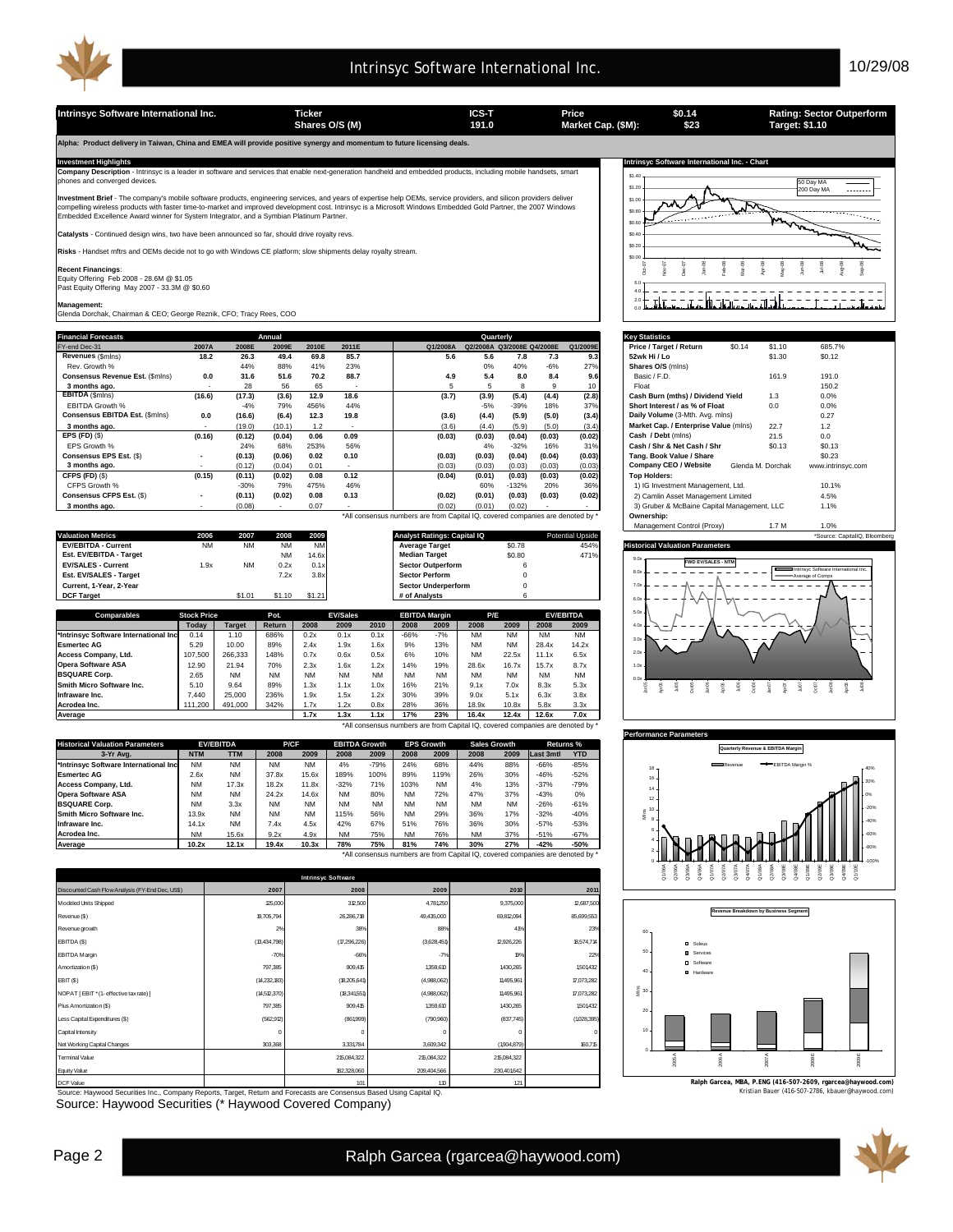



### **Distribution**

This report may only be distributed to non-institutional US clients in the following states: Delaware, Georgia, Hawaii, Iowa, Idaho, Indiana, Kansas, Louisiana, Maryland, Maine, Minnesota, Missouri, New York, Oklahoma, Pennsylvania, South Carolina, South Dakota, Virgin Islands, Vermont, and Washington

### **Analyst Certification**

I, Ralph Garcea, hereby certify that the views expressed in this report (which includes the rating assigned to the issuer's shares as well as the analytical substance and tone of the report) accurately reflect my/our personal views about the subject securities and the issuer. No part of my/our compensation was, is, or will be directly or indirectly related to the specific recommendations.

#### **Important Disclosures**

This report is prepared by Haywood Securities Inc. for use by Haywood Securities Inc., Haywood Securities (USA) Inc. and Haywood Securities (UK) Limited and their clients. Haywood Securities Inc. is a Canadian registered broker-dealer and a member of the Investment Industry Regulatory Organization of Canada, the Toronto Stock Exchange, the Toronto Venture Exchange and the Canadian Investor Protection Fund. Haywood Securities (USA) Inc. is a wholly owned subsidiary of Haywood Securities Inc., registered with the U.S. Securities and Exchange Commission, and is a member of FINRA and the Securities Investor Protection Corporation (SIPC).

Haywood Securities, Inc., and Haywood Securities (USA) Inc. do have officers in common however, none of those common officers affect or control the ratings given a specific issuer or which issuer will be the subject of Research coverage. In addition, the firm does maintain and enforce written policies and procedures reasonably designed to prevent influence on the activities of affiliated analysts.

Haywood analysts are salaried employees who may receive a performance bonus that may be derived, in part, from corporate finance income.

#### **Of the companies included in the report the following Important Disclosures apply:**

- The Analyst(s) preparing this report (or a member of the Analysts' households) have a financial interest in Intrinsyc Software International (ICS-T).
- As of the end of the month immediately preceding this publication either Haywood Securities, Inc., its officers or directors beneficially owned 1% or more of Intrinsyc Software International (ICS-T).
- Haywood Securities, Inc. or an Affiliate has managed or co-managed a public offering of securities for Intrinsyc Software International (ICS-T) in the last 12 months.

Other material conflict of interest of the research analyst of which the research analyst or member knows or has reason to know at the time of publication or at the time of public appearance:

 $\bullet$   $\frac{n}{a}$ 

#### **Rating Structure\***

*Each company within analyst's universe, or group of companies covered, is assigned a rating to represent how the analyst feels the stock will perform in comparison with the other companies, in that specific sector, over the upcoming 12 month period.* 

**SECTOR OUTPERFORM** – Haywood's top rating category. The analyst believes that the security will outperform its sector. Furthermore, the shares are forecast to provide attractive returns measured against alternative investments when considering risk profiles. The rating carries a minimum total return threshold of 15% for equities and 12% for trusts. The rating applies to companies that have tangible underlying assets that give a measure of support to the market valuation. The rating category considers both the absolute and relative values in assigning the highest rating on the security.

**SECTOR PERFORM** – The analyst believes that the security will trade with tight correlation to its underlying sector. Furthermore, the target price (together with any anticipated distributions) is at or above the market price, and forecast risk-adjusted returns are attractive relative to alternative investments.

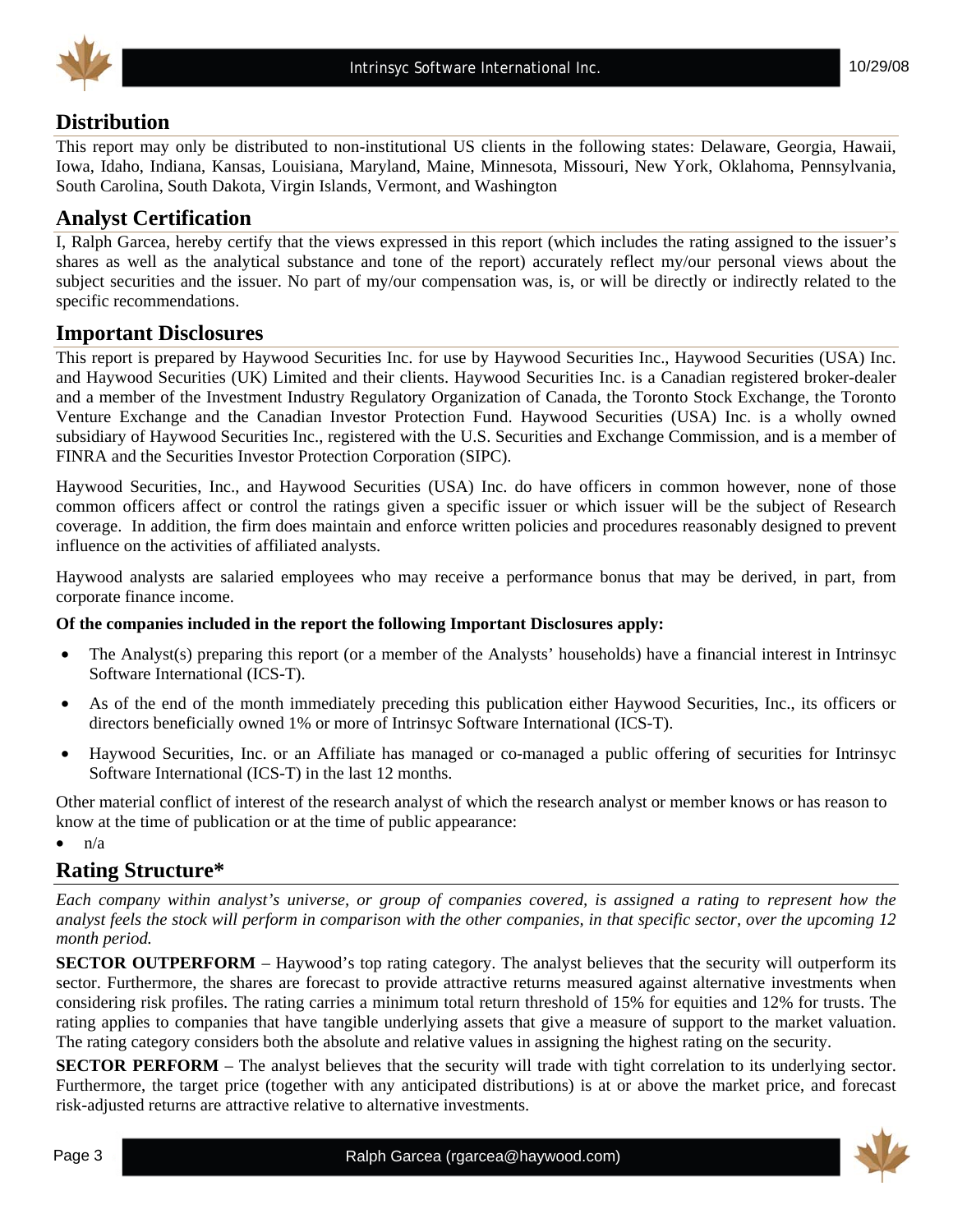**SECTOR UNDERPERFORM** – Investors are advised to sell the security or hold alternative securities within the sector. Stocks in this category are expected to underperform relative to their sector. The category also represents stocks with unattractive forecast returns relative to alternative investments.

*The above ratings are determined by the analyst at the time of publication. On occasion, total returns may fall outside of the ranges due to market price movements and/or short term volatility. At the discretion of Haywood's Management, these deviations may be permitted after careful consideration* 

# **Other Ratings**

**TENDER –** The analyst is recommending that investors tender to a specific offering for the company's stock.

**RESEARCH COMMENT** – An analyst comment about an issuer event that does not include a rating or recommendation.

**UNDER REVIEW –** Placing a stock Under Review does not revise the current rating or recommendation of the analyst. A stock will be placed Under Review when the relevant company has a significant material event with further information pending or to be announced. An analyst will place a stock Under Review while he/she awaits sufficient information to reevaluation the company's financial situation.

**COVERAGE DROPPED** – Haywood Securities will no longer cover the issuer. Haywood will provide notice to clients whenever coverage of an issuer is discontinued.

*\* Haywood's current rating structure (outlined above) does not correlate to the 3-tiered BUY, HOLD, SELL structure required by FINRA. Our ratings of Sector Outperform, Sector Perform and Sector Underperform most closely correspond to Buy, Hold/Neutral and Sell respectively however, as described above, our assigned ratings take into account the relevant sector.* 

**Rating Distribution June15, 2008 - September 15, 2008**



*Haywood's focus is to search for undervalued companies which analysts believe may achieve attractive risk-adjusted returns. This research coverage on potentially undervalued companies may result in an outweighed percentage of companies rated as Sector Outperform. Management regularly reviews rating and targets in all sectors to ensure fairness and accuracy.* 

For further information on Haywood Securities' research dissemination policies, please visit: http://www.haywood.com/research\_dissemination.asp

# **Risk Profile Parameters**

**SPECULATIVE:** – Investment for risk accounts only. Companies within this category carry greater financial and/or execution risk. All junior/venture companies that carry great financial and/or liquidity risk will be tagged "SPECULATIVE". A stock indicating a SPECULATIVE risk is determined from sector specific criteria outlined below listed below.

# **Risk Profile Parameters – Technology/Special Situations**

**Forecast Risk:** *High* – Haywood forecasts are below guidance. The Company has a history of missing targets and/or Haywood expects guidance to be lowered. Sales are minimally visible. *Moderate* – Haywood forecasts are generally in line with guidance and sales are moderately visible. The Company has a history of meeting or exceeding guidance. *Low* –